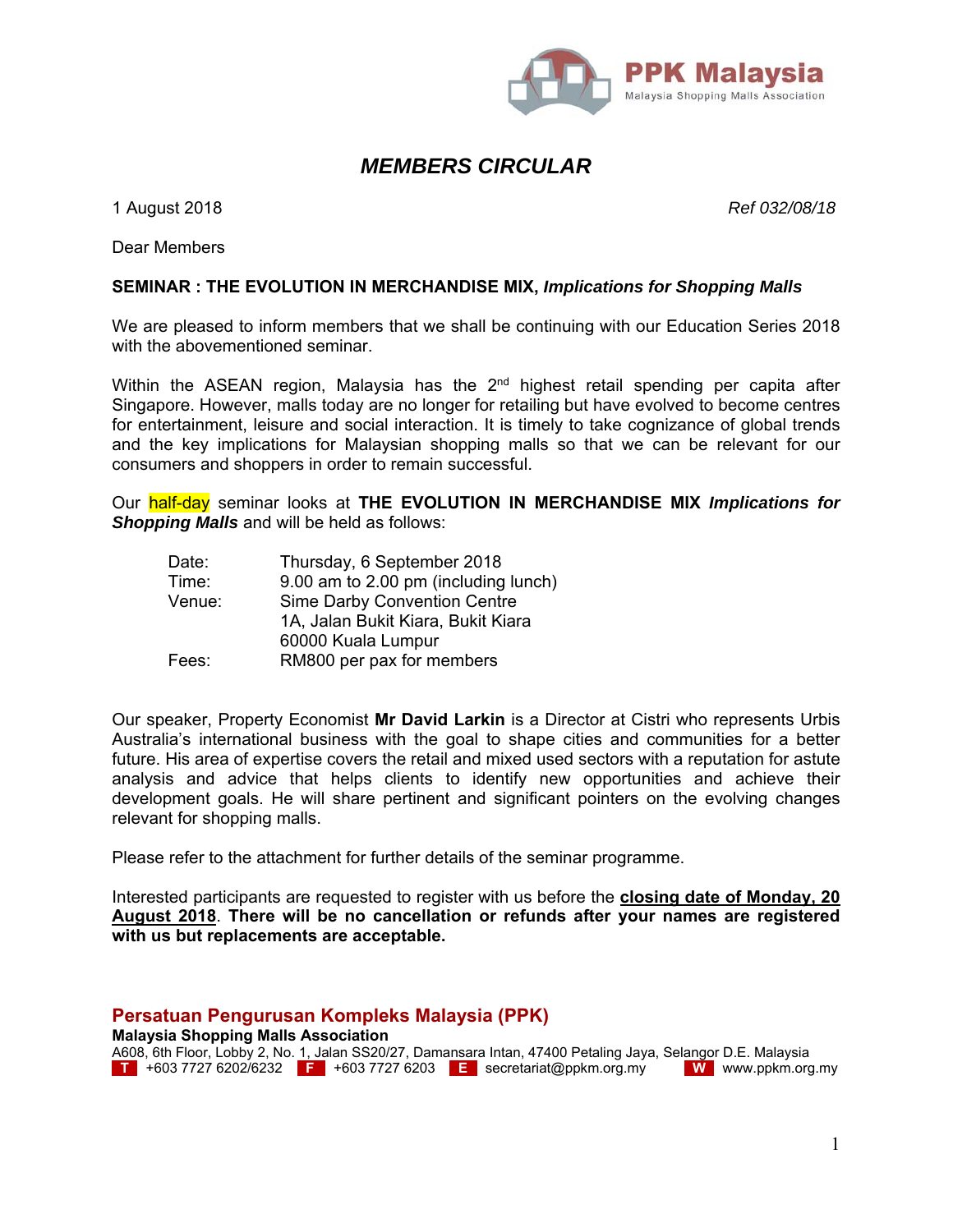In the meantime, please do not hesitate to contact secretariat@ppkm.org.my if you need further details.

Thank you.

Yours faithfully **PERSATUAN PENGURUSAN KOMPLEKS MALAYSIA (PPK)** 

**TAN SRI DATO TEO CHIANG KOK**  President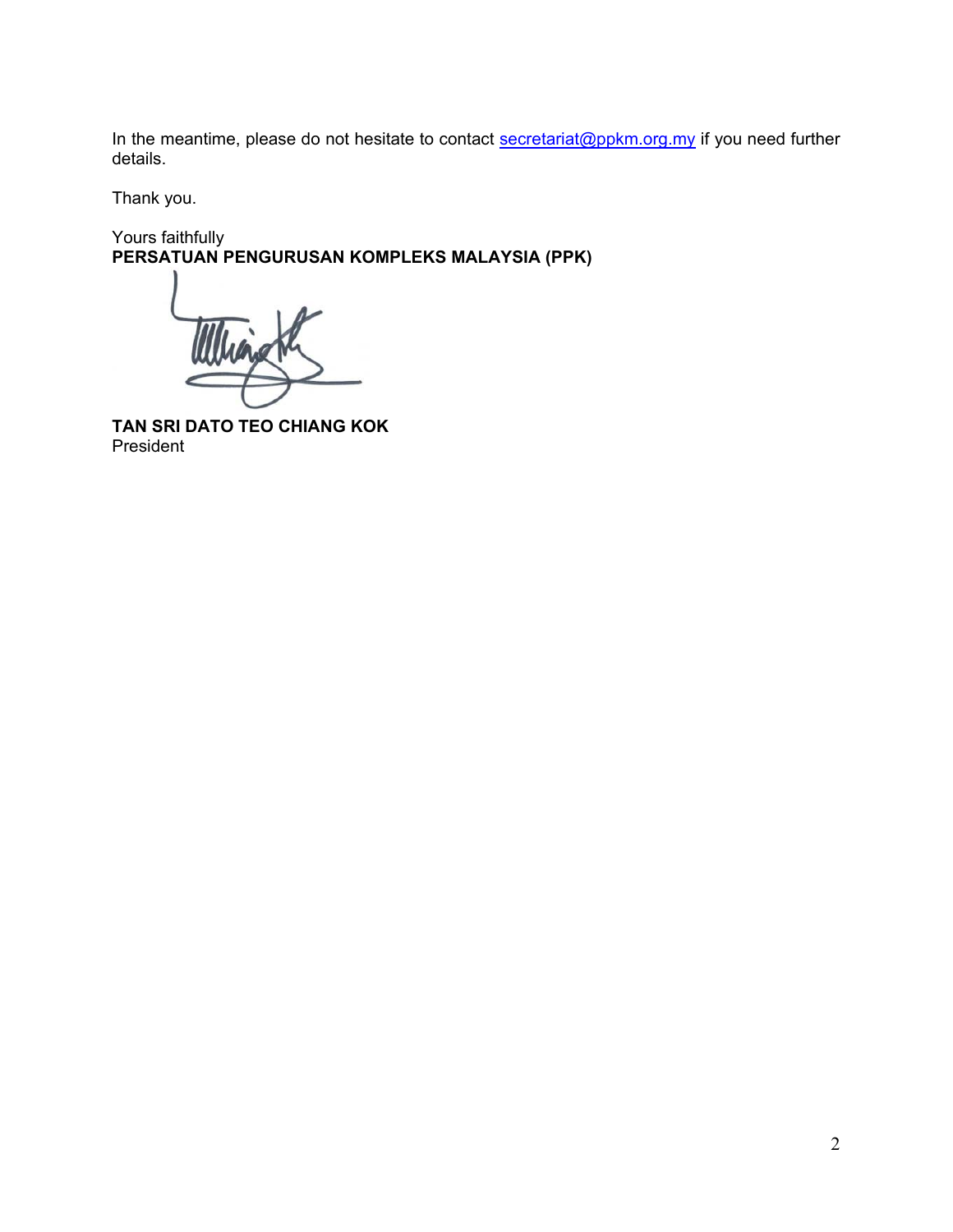#### **SEMINAR : THE EVOLUTION IN MERCHANDISE MIX,** *Implications for Shopping Malls*

Date: Thursday, 6 September 2018

Time: 9.00 am to 2.00 pm (including lunch)

Venue: Sime Darby Convention Centre

1A, Jalan Bukit Kiara, Bukit Kiara, 60000 Kuala Lumpur

~~~~~~~~~~~~~~~~~~~~~~~~~~~~~~~~~<br>PPK MALAYSIA

TO: PPK MALAYSIA Email: secretariat@ppkm.org.my

 A 608, 6th Floor, Lobby 2, Block A No. 1, Jalan SS20/27, Damansara Intan, 47400 Petaling Jaya

We are interested to attend the abovementioned seminar and wish to register the following names:

| <b>NAMES</b> | <b>DESIGNATION</b> | <b>OFFICE</b><br>TEL : | <b>MOBILE</b><br>NO. | <b>EMAIL ADDRESS:</b> |
|--------------|--------------------|------------------------|----------------------|-----------------------|
|              |                    | .                      | .                    |                       |
| n            |                    | .                      | .                    |                       |
|              |                    |                        |                      |                       |

| Name of Organisation/<br><b>Shopping Centre/Building</b><br>(for billing purposes): |  |
|-------------------------------------------------------------------------------------|--|
| <b>Billing Address:</b>                                                             |  |
|                                                                                     |  |
|                                                                                     |  |
|                                                                                     |  |
| Name of Contact personnel:                                                          |  |
| Email of Contact personnel:                                                         |  |
| Tel. No. of contact personnel:<br>A Zooloogia (La Sulta College)                    |  |

Yours faithfully

……………………………………… Name : Date : Company Stamp:

*NOTE:* **There will be no cancellation or refunds after your names are registered with us but replacements are acceptable.** *Please register with secretariat@ppkm.org.my on or before Monday, 20 August 2018, thank you !*